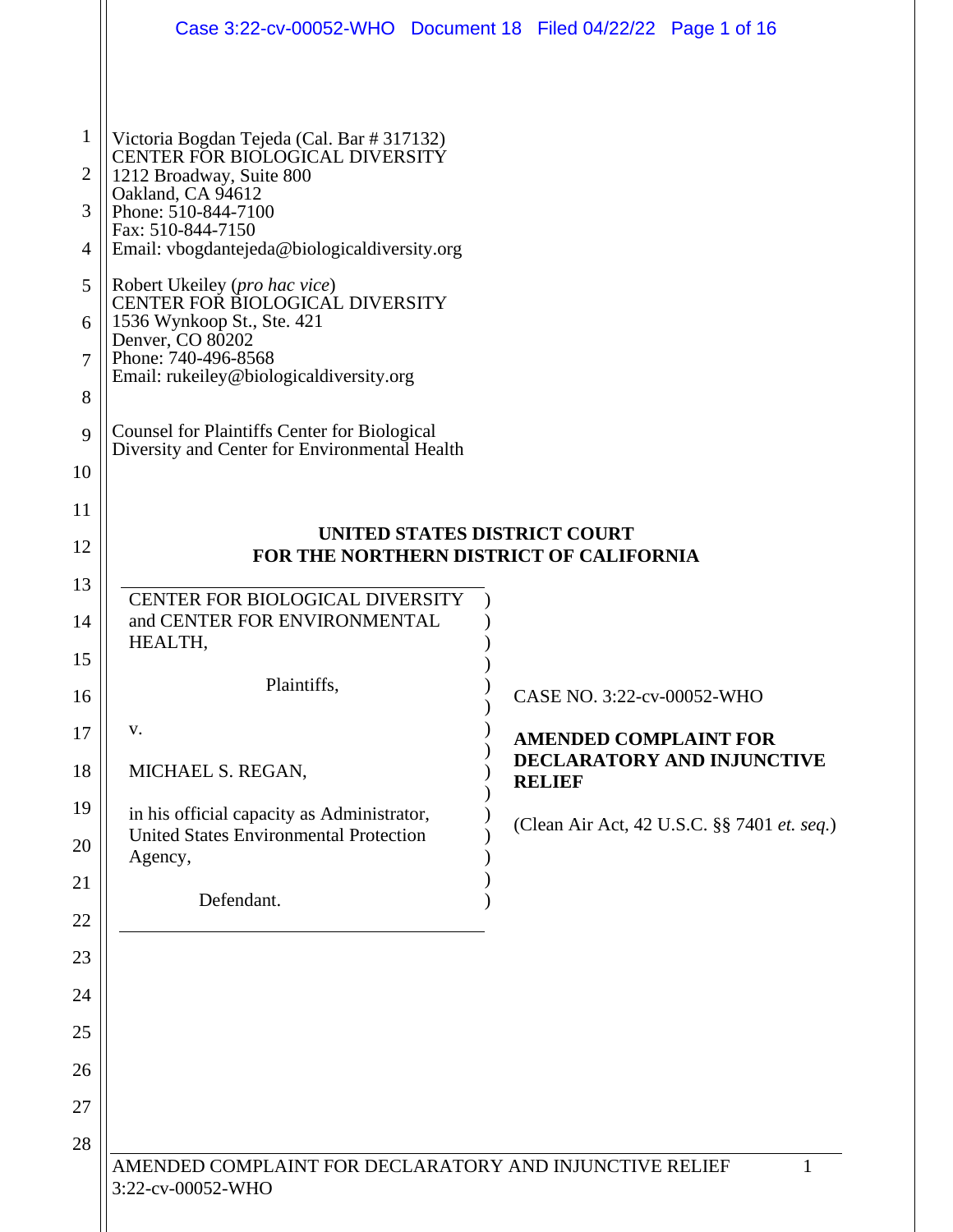1 2

#### **INTRODUCTION**

3 4 5 6 7 8 9 10 11 12 13 14 1. Plaintiffs seek declaratory and injunctive relief through the citizen suit provision of the Clean Air Act (the Act) against Michael S. Regan, Administrator of the United States Environmental Protection Agency (EPA), for the agency's failure to complete mandatory duties required by section 42 U.S.C. §§ 7410(k)(1) and  $7410(k)(2) - (4)$  of the Act. Specifically, EPA failed to make findings that three areas designated as in "Serious" nonattainment for the 2008 ozone National Ambient Air Quality Standards (NAAQS)—Greater Connecticut and that state's New York metro region, and San Diego County (California)—did not submit their required state implementation plan (SIP) elements by deadlines EPA set. *See* Table 1, *infra.* In addition, in violation of 42 U.S.C. § 7410 $(k)(2)$ , EPA failed to take final action to approve, disapprove, or conditionally approve ozone nonattainment SIP element submittals for four areas: the West Mojave Desert (California); Dallas-Fort Worth (Texas); Eastern Kern County (California), and specifically that area's Rule 425.3 governing Portland Cement Kilns; and the Denver Metro/North Front Range (Colorado). *See* Table 2, *infra*.

15 16 17 18 19 20 21 22 23 24 25 26 27 2. Ground-level ozone—commonly known as "smog"—damages both people's health and the environment. Human exposure to ozone pollution causes "decreased lung function and increased respiratory symptoms," leading to increased emergency department visits and hospital admissions. National Ambient Air Quality Standards for Ozone, 73 Fed. Reg. 16,436 (Mar. 27, 2008) (to be codified at 40 C.F.R. pts. 50, 58); see also EPA, *Health Effects of Ozone Pollution*, https://www.epa.gov/ground-level-ozone-pollution/health-effects-ozone-pollution (last visited Dec. 27, 2021). For plants and animals, ozone pollution can alter an ecosystem's structure and function, thereby putting species' survival at risk. National Ambient Air Quality Standards for Ozone, 73 Fed. Reg. at 16,486-89; *see also* EPA, *Ecosystem Effects of Ozone Pollution*, https://www.epa.gov/ground-level-ozone-pollution/ecosystem-effects-ozone-pollution (last visited Dec. 27, 2021). Ozone pollution also contributes to the climate crisis by hindering plant growth, thereby reducing plants' ability to sequester carbon. National Ambient Air Quality Standards for Ozone, 73 Fed. Reg. at 16,486-89.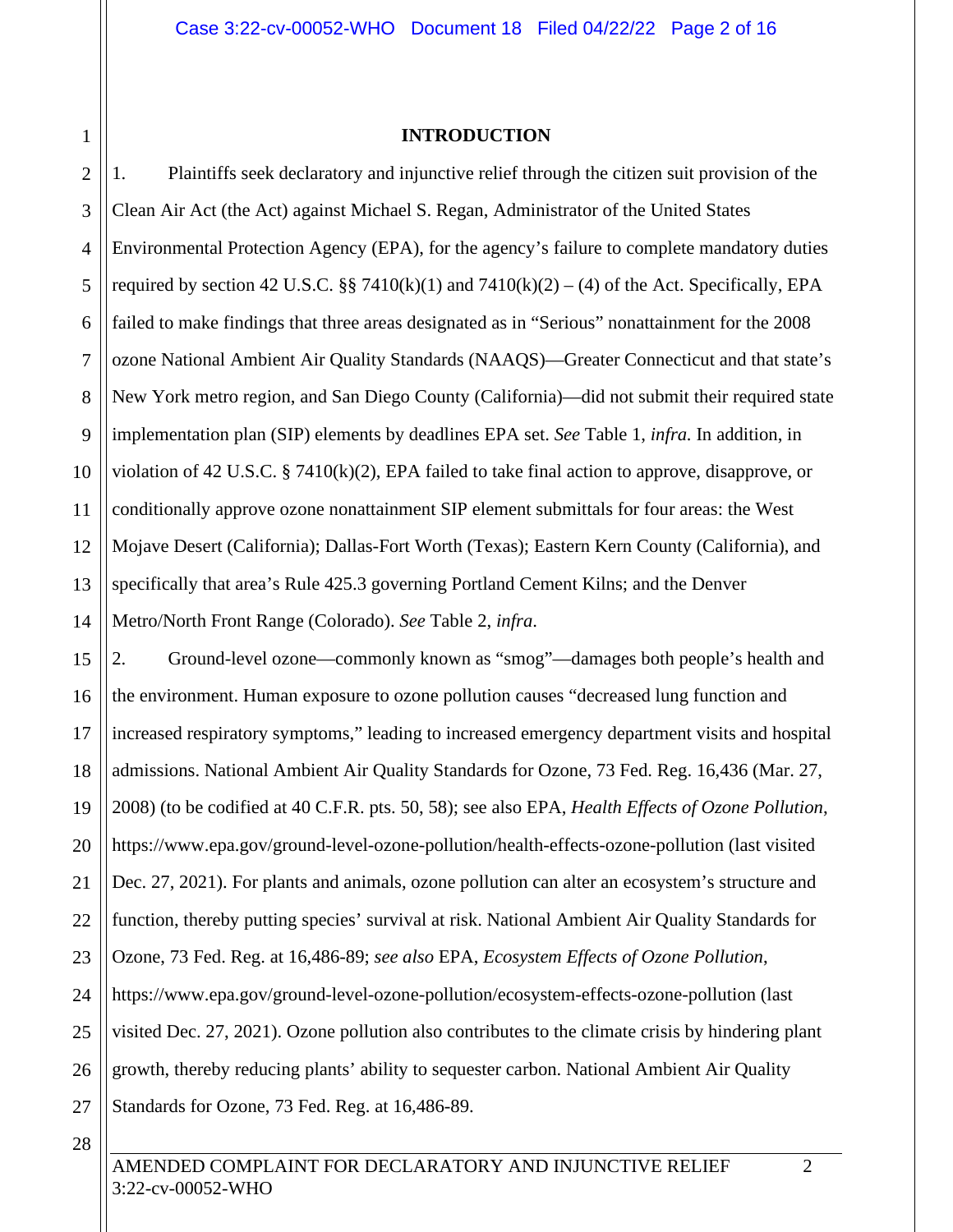1 2 3 4 5 3. EPA's failures to fulfill its duties required under the Act mean that people living in these nonattainment areas are, and will continue to be, subjected to unhealthy levels of ozone pollution, and further environmental degradation will occur because the areas in nonattainment have not submitted the required plan elements to chart a course towards attainment of ozone standards.

6 7 8 9 10 4. Plaintiffs ask this Court to find that EPA violated the Act when it failed, within the Act's six-month timeframe, to make findings of failure to submit for each of the states listed in Table 1, *infra*. Plaintiffs also ask that this Court order EPA to take final action by issuing findings of failure to submit to each state listed in Table 1, *infra*, for each of the SIP elements by a date certain.

11 12 13 14 5. Plaintiffs further ask this Court to find that EPA violated the Act when it failed, within the Act's twelve-month timeframe, to approve, disapprove, or conditionally approve the SIP submittals listed in Table 2, *infra*. Plaintiffs ask that this Court order EPA to take final action on each of those SIP submittals by a date certain.

15 16 6. Plaintiffs intend to recover all available litigation costs, including reasonable attorneys' fees, under section 304(d) of the Act, 42 U.S.C. § 7604(d).

**JURISDICTION** 

18 19 20 21 7. Jurisdiction is proper in this Court pursuant to 28 U.S.C. § 1331 because this case involves federal questions arising under the Clean Air Act, 42 U.S.C. § 7410, as well as 42 U.S.C. § 7604(a)(2), which authorizes any person to sue to compel the performance of a nondiscretionary duty under the Act.

22 23 24 25 8. This case does not concern federal taxes, is not a proceeding under 11 U.S.C. § 505 or 1146, and does not involve the Tariff Act of 1930. Thus, this Court has jurisdiction to order declaratory relief under 28 U.S.C. § 2201. If this Court orders declaratory relief, 28 U.S.C. § 2202 authorizes this Court to issue injunctive relief.

27 28

26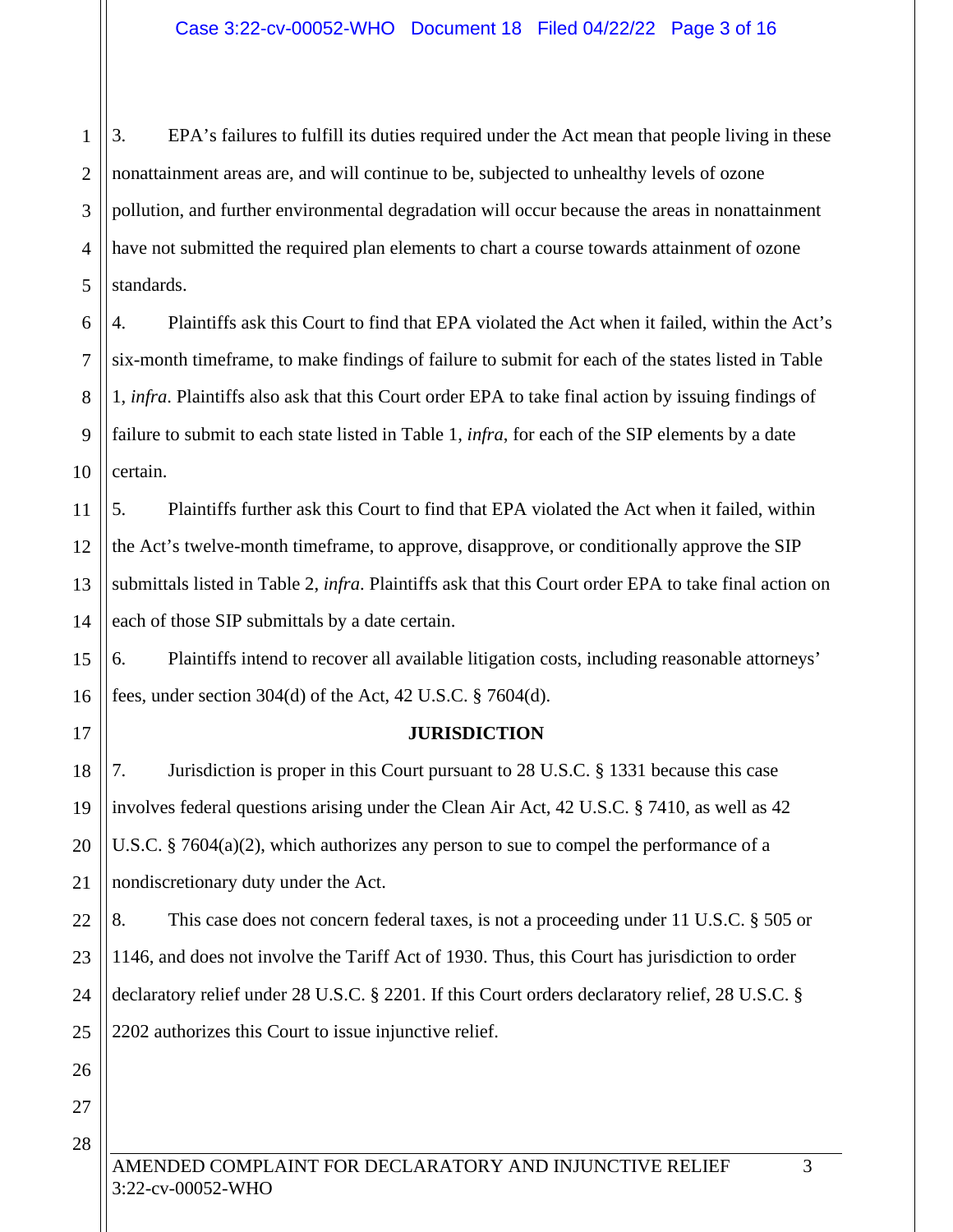# 1 2 3

#### **NOTICE**

4 9. In satisfaction of 42 U.S.C. § 7604(b) and 40 C.F.R. § 54, Plaintiffs mailed to EPA by certified mail, return receipt requested, written notice of intent to sue regarding the violations alleged in this Complaint.

5 6 7 8 9 10 10. On September 27, 2021, Plaintiffs sent the first notice letter to EPA via certified mail, alerting the agency that it missed its deadlines to issue findings of failure to submit to "Serious" nonattainment areas for the 2008 ozone NAAQS pursuant to 42 U.S.C. § 7410 $(k)(1)(B)$ . EPA received the notice letter no later than October 4, 2021. The statutory 60-day notice period expired no later than on December 3, 2021. EPA has not remedied all of the violations alleged in the notice letter.

11 12 13 14 15 11. On October 14, 2021, Plaintiffs sent a second notice letter, via certified mail, alerting EPA that it failed to take timely final action on certain SIP submittals for the West Mojave Desert area, pursuant to 42 U.S.C. § 7410(k)(2). EPA received the notice letter no later than October 19, 2021. The statutory 60-day notice period expired no later than on December 18, 2021. EPA has not remedied the violations alleged in the notice letter.

16 17 18 19 20 21 12. On February 11, 2022, Plaintiffs sent a third notice letter, via certified mail, alerting EPA that it failed to take timely final action on certain SIP submittals for Dallas-Fort Worth, Eastern Kern County, and Denver Metro/North Front Range, pursuant to 42 U.S.C. § 7410(k)(2). EPA received the notice letter no later than February 16, 2022. The statutory 60-day notice period expired no later than on April 17, 2022. EPA has not remedied the violations alleged in the notice letter.

### **VENUE**

23 24 25 26 27 13. Venue in this Court is proper under 28 U.S.C. § 1391(e)(1) for several reasons. First, Plaintiff Center for Environmental Health resides in the district, with their headquarters at 2201 Broadway, Suite 508, Oakland, California. Second, Defendant EPA resides and performs its official duties in this district, with a regional headquarters office at 75 Hawthorne St., San Francisco, California. Third, three of the claims in this Complaint—concerning San Diego, the

28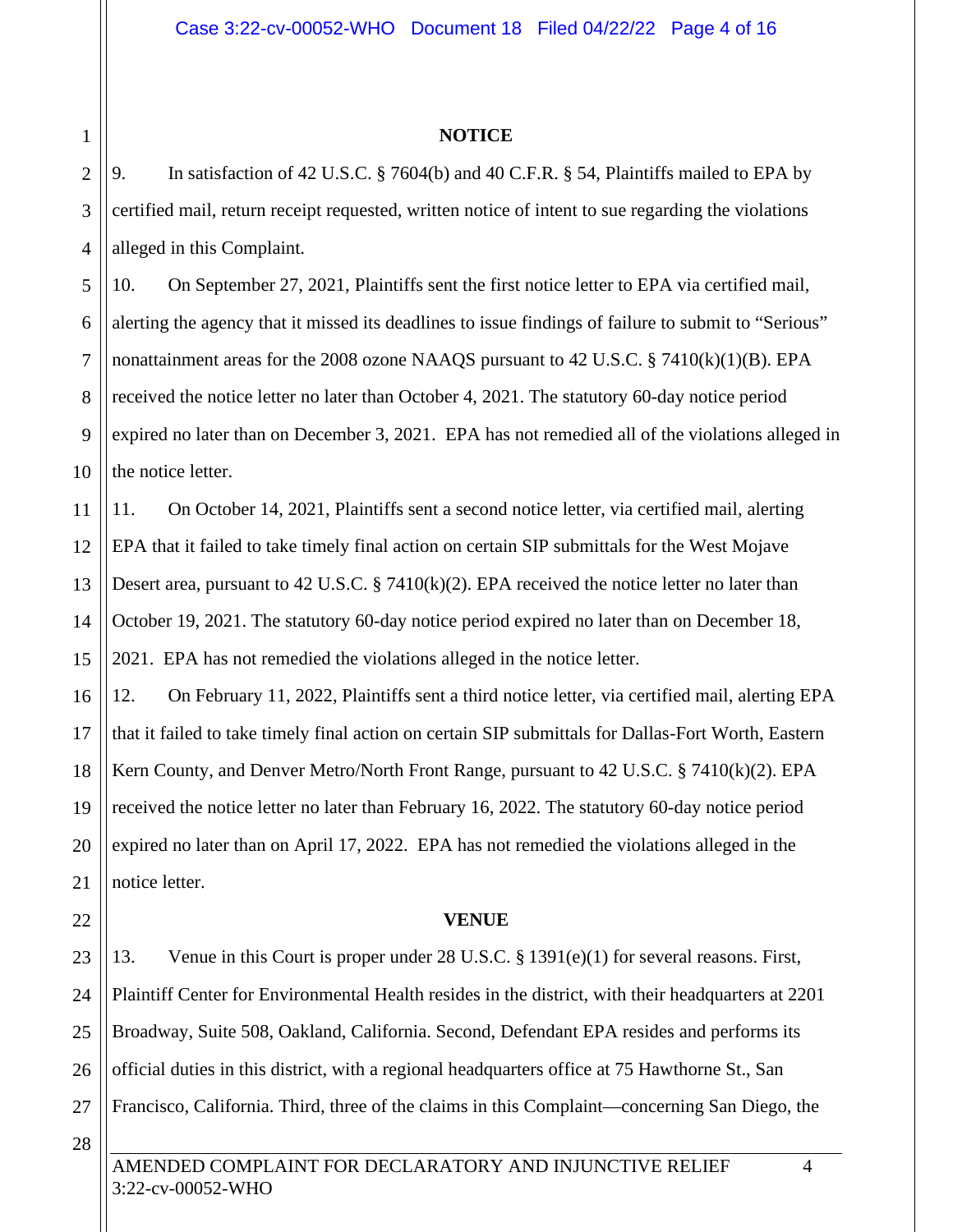1 2 3 West Mojave Desert, and Eastern Kern County—concern EPA's failure to perform mandatory duties within EPA Region 9, meaning a substantial part of the events or omissions giving rise to the claims in this case occurred in the Northern District of California.

## **INTRADISTRICT ASSIGNMENT**

14. Pursuant to Civil L.R. 3-2(c), (d), this case is properly assigned to the San Francisco or Oakland Division of this Court because a substantial part of the events and omissions giving rise to the claims in this case occurred in the County of San Francisco, where EPA Region 9 is headquartered.

#### **PARTIES**

10 11 12 13 14 15 16 17 15. Plaintiff CENTER FOR BIOLOGICAL DIVERSITY is a non-profit 501(c)(3) corporation incorporated and existing under the laws of the State of California. The Center for Biological Diversity has approximately 89,610 members throughout the United States and the world. Approximately 15,000 of these members live in the areas at issue here that are designated as in "Serious" nonattainment for the 2008 ozone NAAQS. The Center for Biological Diversity's mission is to ensure the preservation, protection, and restoration of biodiversity, native species, ecosystems, public lands and waters, and public health through science, policy, and environmental law.

18 19 20 21 22 23 24 16. Plaintiff CENTER FOR ENVIRONMENTAL HEALTH is a 501(c)(3) nonprofit corporation organized and existing under the laws of the State of California, with its headquarters located in Oakland. The Center for Environmental Health protects the public from toxic chemicals by working with communities, consumers, workers, government, and the private sector to demand and support business practices that are safe for public health and the environment. The Center for Environmental Health works in pursuit of a world in which all people live, work, learn, and play in healthy environments.

25 17. Plaintiffs are "persons" as defined by the Act, 42 U.S.C. § 7602(e).

26 18. As a result of EPA's failures of its mandatory duties to (1) hold the states in Table 1,

27 *infra*, accountable for missing their deadlines to submit SIP elements; and (2) take final action on

28

4

5

6

7

8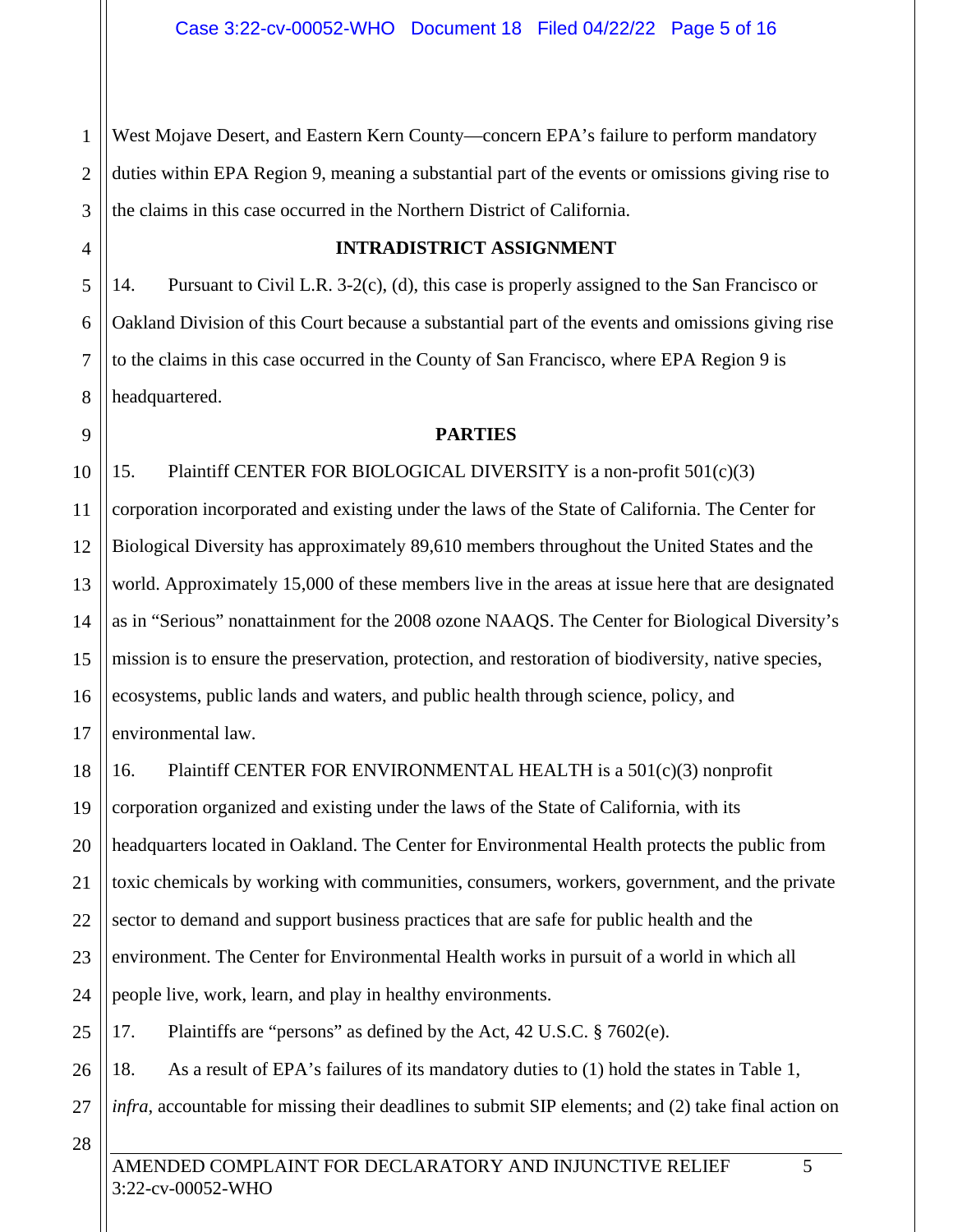1 2 complete SIP submittals in Table 2, *infra*, for the West Mojave Desert area, Plaintiffs have suffered and will continue to suffer harm from ozone pollution.

3 4 5 6 7 8 19. At least 15,000 of Plaintiffs' members live, work, recreate, travel, and engage in other activities throughout the areas at issue in this complaint and will continue to do so on a regular basis. Pollution in the affected areas threatens and damages, and will continue to threaten and damage, the health and welfare of Plaintiffs' members, as well as their ability to engage in and enjoy activities, particularly outdoor activities such as walking, biking, hiking, and playing with their children.

9 10 11 12 20. EPA's failures alleged herein also harm Plaintiffs' members' welfare interest in using and enjoying the natural environment. Elevated levels of ground-level ozone damage plant life and natural ecosystems, thus harming Plaintiffs' members' recreational and aesthetic interests in the nonattainment areas at issue in this complaint.

13 14 15 16 17 18 19 20 21 22 23 21. In addition, EPA's failure to timely perform its mandatory duties described herein adversely impacts Plaintiffs' members by depriving them of procedural protection and opportunities, as well as other information they are entitled to under the Act. For example, the Emissions Inventory SIP element that many areas listed in Table 1, *infra*, have not provided information—such as the pollution discharged into the atmosphere broken down by specified source categories—that the Act explicitly says the public is entitled to. Plaintiffs may use the information provided in the Emissions Inventory to identify priorities for advocacy, or to better understand the health impacts of particular sources in the nonattainment areas. For Plaintiffs to try and create an Emissions Inventory-type document on their own would require large amounts of organizational resources and expenses, meaning that this information provided as part of SIP submittal saves Plaintiffs time and money.

24 25 26 22. The above injuries will continue until the Court grants the relief requested herein. A court order requiring EPA to promptly undertake its mandatory duties would redress Plaintiffs' and Plaintiffs' members' injuries.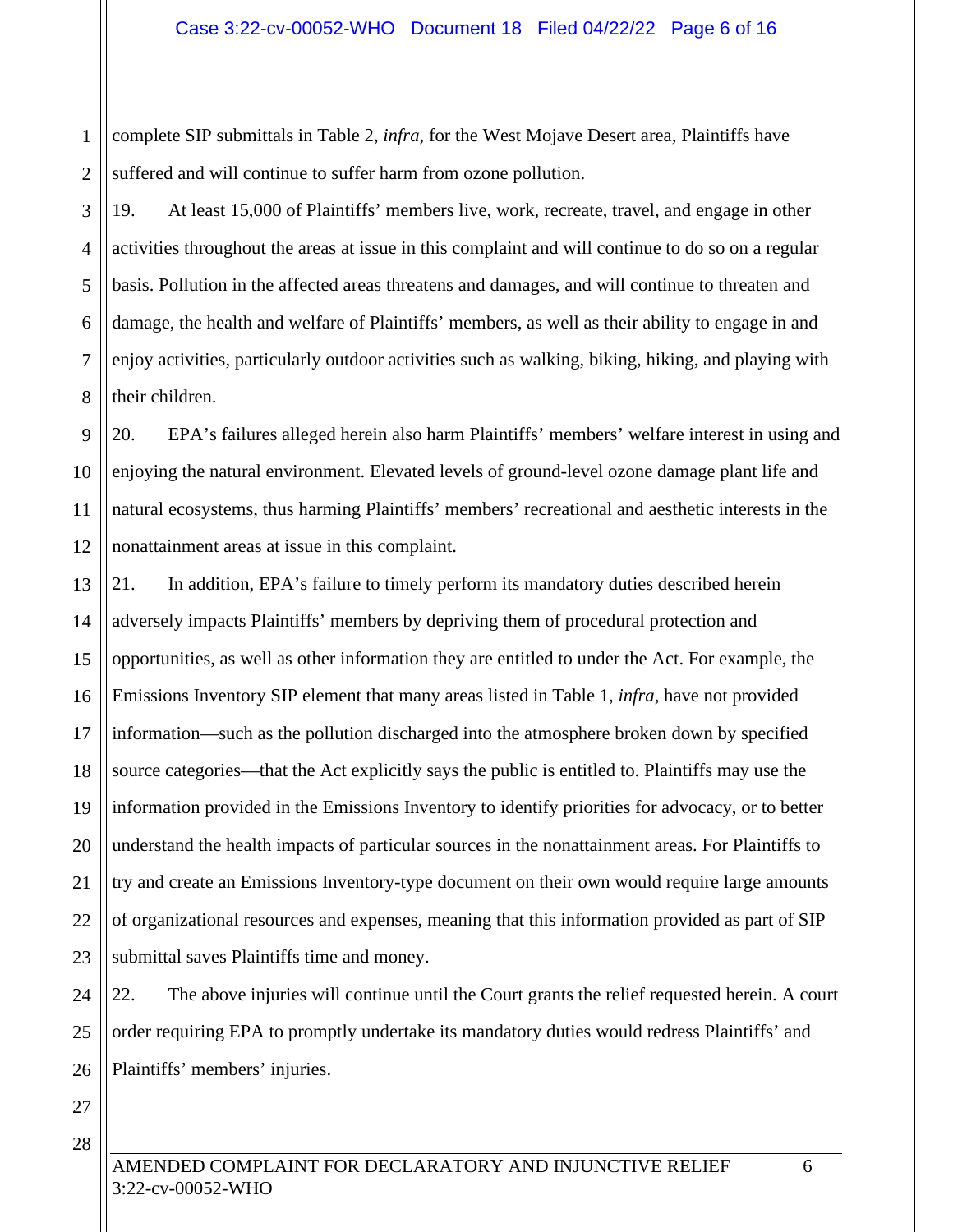1 2 3 4 23. Defendant MICHAEL S. REGAN is the Administrator of the EPA. Administrator Regan is charged with the duty to uphold the Clean Air Act and to take required regulatory actions according to the schedules established by the Act, including the mandatory duties at issue in this case. Administrator Regan is sued in his official capacity.

5

6

7

8

## **STATUTORY AND REGULATORY BACKGROUND**

24. The Clean Air Act seeks "to protect and enhance the quality of the Nation's air resources so as to promote the public health and welfare and the productive capacity of its population." 42 U.S.C. § 7401(b)(1).

9 10 11 12 13 14 15 16 17 25. Central to the Act is the requirement that EPA establish NAAQS for certain widespread air pollutants that endanger public health and welfare, referred to as "criteria pollutants." 42 U.S.C. §§ 7408-7409. One criteria pollutant is ozone. *See* 40 C.F.R. §§ 50.9, 50.10, 50.15, 50.19. 26. The NAAQS establish allowable concentrations of criteria pollutants in ambient air. Primary standards must be stringent enough to protect public health. 42 U.S.C. § 7409(b)(1). Secondary standards must be stringent enough to protect public welfare, including, but not limited to, effects on soils, water, vegetation, manmade materials, wildlife, visibility (*i.e.*, haze), climate, damage to property, economic impacts, and effects on personal comfort and well-being. *Id*. §§ 7409(b)(2), 7602(h).

18 19 20 21 22 23 24 25 26 27 27. After EPA sets or revises a NAAQS, the Act requires EPA to take steps to ensure that the standard is met. One of the first steps EPA must take is to identify, or "designate," areas of the country that either meet or do not meet the standard.  $42$  U.S.C. § 7407(d)(1)(A)-(B). Areas that meet the standard are in "attainment," whereas those that do not meet the standard are designated as in "nonattainment." *Id.* § 7407(d)(1)(A). Areas designated as in nonattainment are also classified according to the severity; classification categories for ozone nonattainment areas are Marginal, Moderate, Serious, Severe, and Extreme. *Id.* § 7511. Nonattainment areas are then subject to specific mandatory measures depending on their level of classification. *Id.* § 7511a. These plans, which must be submitted to EPA, are called a state implementation plan (SIP). *Id.* § 7410(a)(2)(I).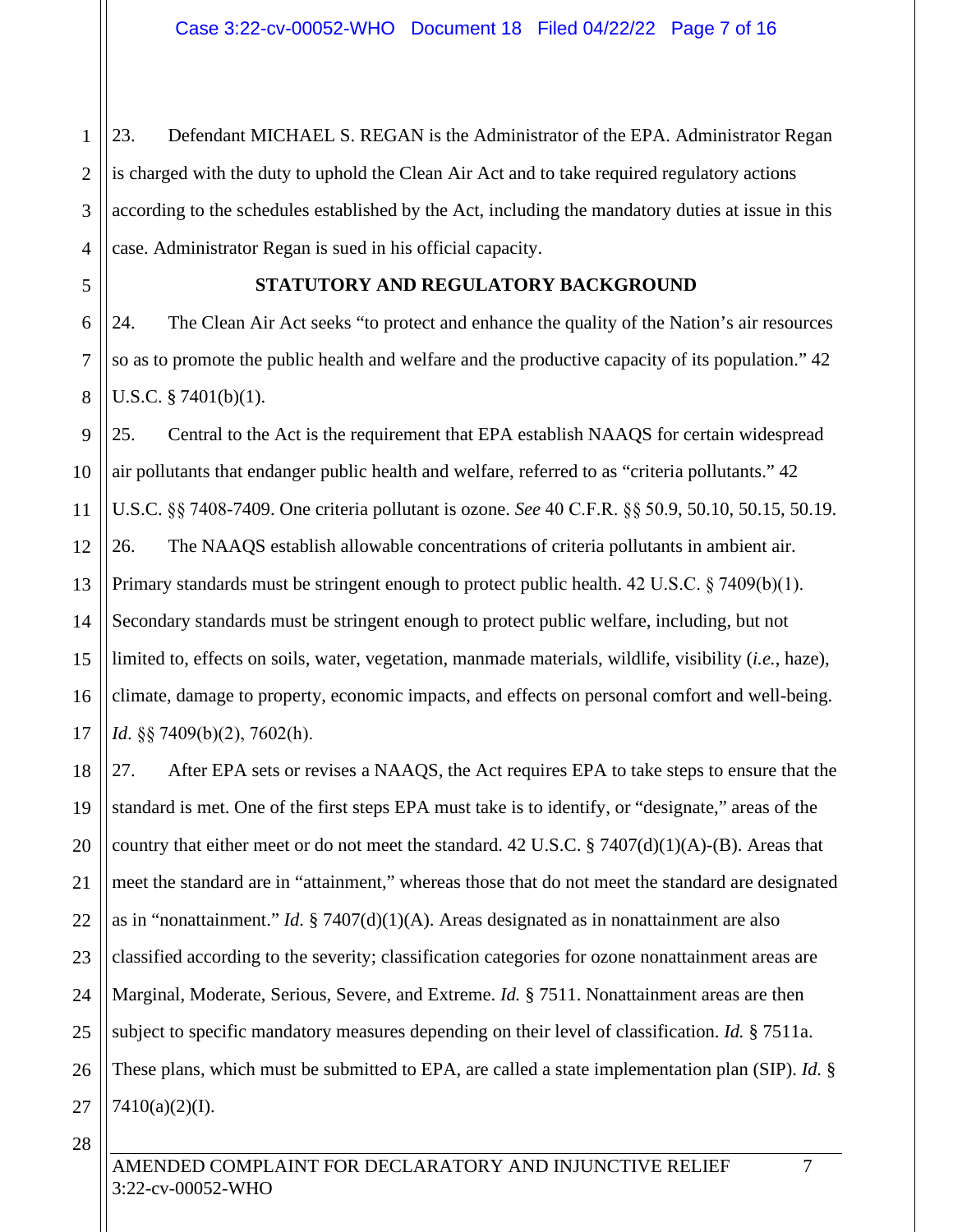1 2 3 4 5 6 28. EPA is required to determine whether a SIP submittal is administratively complete. 42 U.S.C. § 7410 $(k)(1)(B)$ . If, six months after a submittal is due, a state has not complied by providing the required documentation, there is no submittal that can be deemed administratively complete, and EPA has a non-discretionary duty to make a determination stating that the state failed to submit the required SIP. *Id.* This determination is commonly referred to as a "finding of failure to submit."

7 8 9 10 29. A finding of failure to submit is critical because it triggers a two-year clock for EPA to step into the void left by the state's failure to submit a SIP by promulgating a federal implementation plan (FIP) to reduce a criteria pollutant's levels to below the NAAQS. 42 U.S.C.  $§ 7410(c).$ 

11 12 13 30. Under the Act, EPA also has a nondiscretionary duty to take final action to approve, disapprove, or conditionally approve a SIP submittal within twelve months of the submittal either being deemed, or found, administratively complete. 42 U.S.C. § 7410 $(k)(2) - (4)$ .

### **FACTUAL BACKGROUND**

15 16 31. Ground-level ozone forms when other pollutants, known as ozone precursors, react in the presence of sunlight. *See* EPA, *Ozone and Ozone Standards: The Basics*,

17 18 19 20 21 https://www.epa.gov/sites/default/files/2016-04/documents/20151001basicsfs.pdf (last visited Dec. 28, 2021). Ozone is found both in the Earth's stratosphere and at ground level, though the impacts of ozone in each region are distinct. Stratospheric ozone protects the Earth from harmful radiation from the sun's rays, whereas ground-level ozone—a key component of smog—is harmful to human health and the environment. *Id.* 

22 23 24 25 26 27 32. Serious negative health effects occur in individuals exposed to ozone pollution. These health impacts include throat irritation, lung tissue damage, and exacerbation of asthma, bronchitis, heart disease, and emphysema. National Ambient Air Quality Standards for Ozone, 80 Fed. Reg. 65,292, 65,302-11 (Oct. 26, 2015) (to be codified at 40 C.F.R. pts. 50-53, 58). Exposure to elevated levels of ground-level ozone is also linked increased emergency department visits, hospitalizations, and even death. *Id.* at 65,302; *see also* Ana M. Vicedo-Cabrera, et al.,

28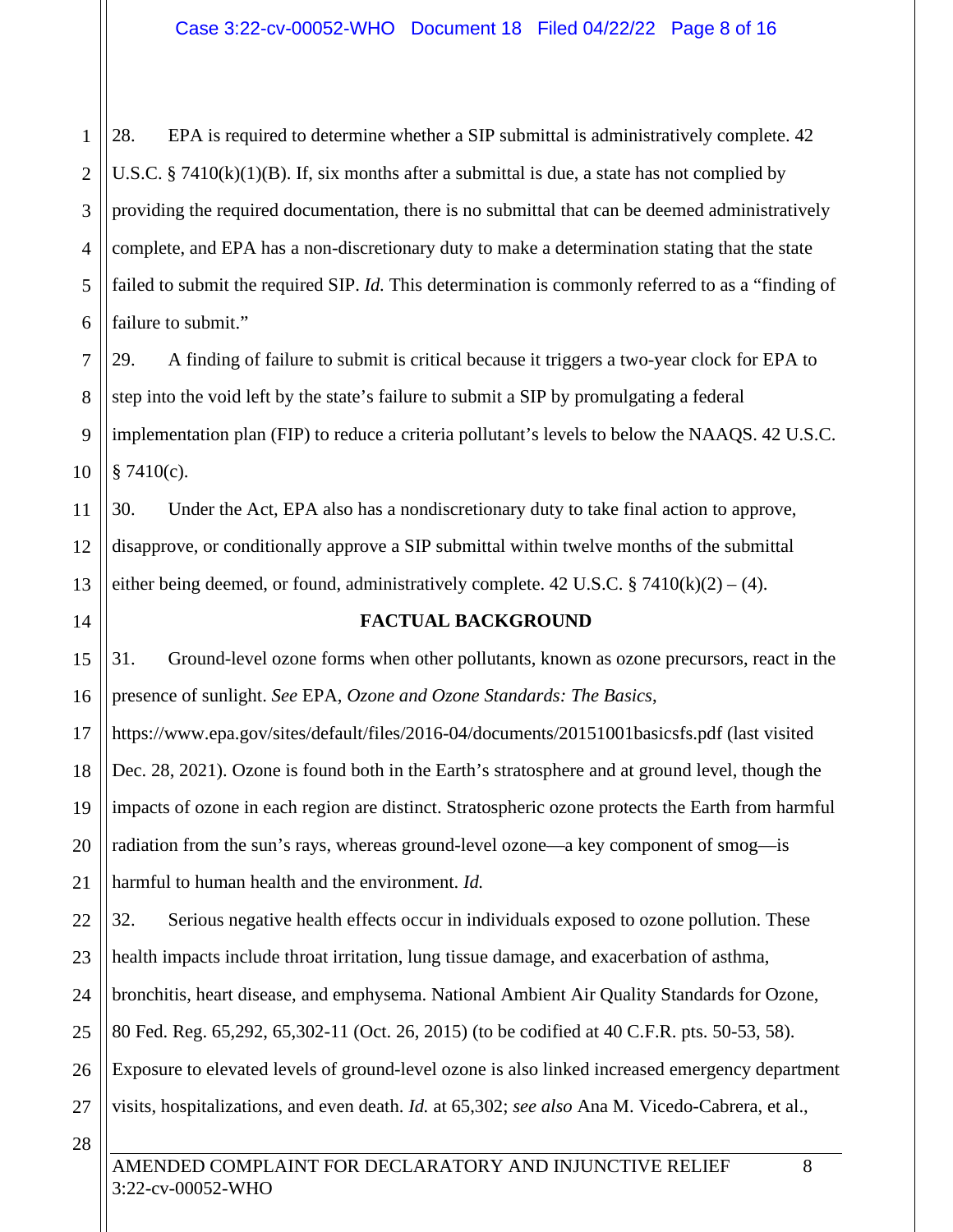1 2 3 4 5 6 7 8 *Short term association between ozone and mortality: global two stage time series study in 406 locations in 20 countries*, BMJ 368 (2020), https://www.bmj.com/content/368/bmj.m108. Certain populations are especially susceptible to harm from ozone pollution, such as children, the elderly, those with existing lung disease, and individuals who work primarily outside. 80 Fed. Reg. at 65,310-11. People of color and those living below the federal poverty line are likely to face greater risks of harms from ozone exposure. Review of the Ozone National Ambient Air Quality Standards, 85 Fed. Reg. 49,830, 49,849-50 (Aug. 14, 2020) (to be codified at 40 C.F.R. pt. 50).

9 10 11 12 13 14 15 16 17 18 33. Ozone pollution is also harmful to the environment. Ground-level ozone can be especially harmful to sensitive vegetation—including trees such as the black cherry, quaking aspen, white pine, and ponderosa pine. EPA, *Ecosystem Effects of Ozone Pollution*, https://www.epa.gov/ground-level-ozone-pollution/ecosystem-effects-ozone-pollution (last visited Dec. 27, 2021). Ozone pollution harms soils, water, and wildlife, and their associated ecosystems, leading to diminished clean air and water. National Ambient Air Quality Standards for Ozone, 73 Fed. Reg. 16,436, 16,485-86 (Mar. 27, 2008) (to be codified at 40 C.F.R. pts. 50, 58). Excess ground-level ozone also contributes to the climate crisis, as ozone pollution hinders plant growth, thereby reducing the natural carbon sequestration potential of plants. *Id.* at 16,486; *see generally Biological Carbon Sequestration*, UC Davis,

19 20 https://climatechange.ucdavis.edu/science/carbon-sequestration/biological/ (last visited Dec. 28, 2021).

21 34. On March 27, 2008, EPA published revised NAAQS for ozone. 73 Fed. Reg. 16,436.

22 23 24 25 26 27 35. On August 23, 2019, EPA classified the areas listed in Table 1, *infra*, as "Serious" nonattainment for the 2008 ozone NAAQS. Determinations of Attainment by the Attainment Date, Extensions of the Attainment Date, and Reclassification of Several Areas Classified as Moderate for the 2008 Ozone National Ambient Air Quality Standards, 84 Fed. Reg. 44,238 (Aug. 23, 2019) (to be codified at 40 C.F.R. pts. 52, 81). More than 6.8 million people live in these areas. *See* EPA, *Nonattainment and Maintenance Area Population Tool: 2008 Ozone*,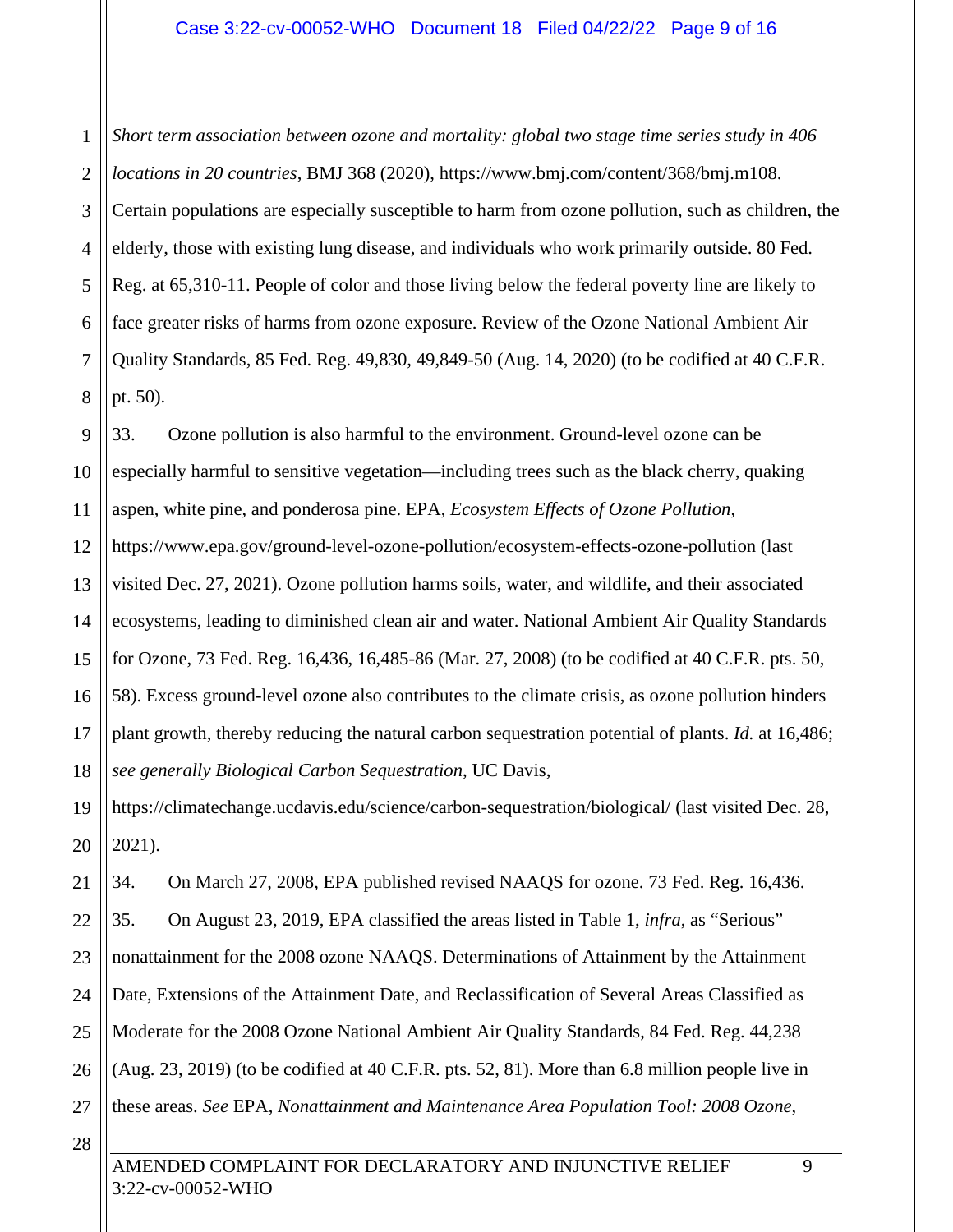1 2 https://epa.maps.arcgis.com/apps/MapSeries/index.html?appid=7935a00e2554440a8daf6cc035b 9455e (last visited April 18, 2022).

3 4 5 6 7 8 9 10 11 12 36. The "Serious" nonattainment designation triggered a duty for the state air agencies to submit SIP revisions and implement controls to satisfy the Act's statutory and regulatory requirements according to deadlines EPA set forth in the 2019 final rule. EPA gave the "Serious" nonattainment states until August 3, 2020 to submit their required SIP elements, with the exception for the element addressing Reasonably Available Control Technology (RACT) measures not tied to attainment, which was 18 months after the effective date of the final rule redesignating these areas to the serious classification, that is March 23, 2021. Determinations of Attainment by the Attainment Date, Extensions of the Attainment Date, and Reclassification of Several Areas Classified as Moderate for the 2008 Ozone National Ambient Air Quality Standards, 84 Fed. Reg. at 44,245, 44,246.

13 37. The states did not submit all of their required SIP elements by these deadlines.

14 15 16 38. EPA had a statutory duty to, six months after the states' deadlines—or February 3, 2021 and September 23, 2021 based on the SIP element—to issue findings that the states missed their deadlines. 42 U.S.C. § 7410(k)(1)(B).

17 18 39. EPA remains in violation of its mandatory duty to issue findings of failure to submit for the areas and elements listed in Table 1, *infra*.

### **TABLE 1 - AMENDED**

| Area                                                                                                                 | <b>Overdue Elements</b>                                                                                                                                                                                                                                                      | <b>EPA Deadline to</b><br>Make a Finding of<br><b>Failure to Submit</b> |
|----------------------------------------------------------------------------------------------------------------------|------------------------------------------------------------------------------------------------------------------------------------------------------------------------------------------------------------------------------------------------------------------------------|-------------------------------------------------------------------------|
| <b>Greater Connecticut,</b><br>CT                                                                                    | <b>Enhanced Monitoring</b>                                                                                                                                                                                                                                                   | Feb. 3, 2021                                                            |
| <b>New York-North New</b><br>Jersey-Long Island,<br><b>New York-New</b><br><b>Jersey-Connecticut</b><br>(CT portion) | <b>Enhanced Monitoring</b><br><b>Attainment Demonstration- Serious</b><br>Clean-Fuel Vehicle Programs<br>$\bullet$<br><b>Contingency Measures for Attainment</b><br><b>Contingency Measures for RFP Milestones</b><br><b>I/M Enhanced</b><br>$\bullet$<br><b>RFP</b> Serious | Feb. 3, 2021                                                            |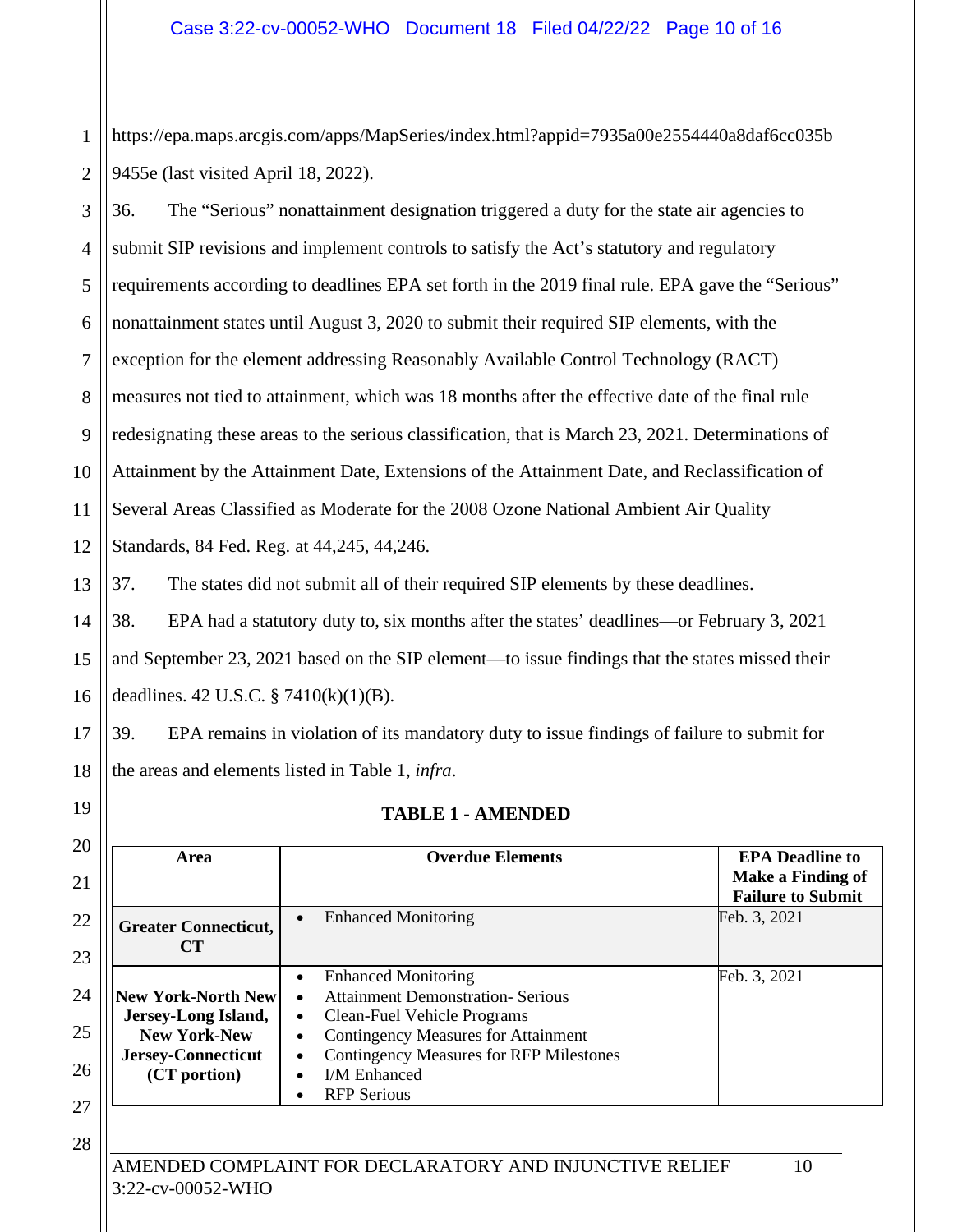Case 3:22-cv-00052-WHO Document 18 Filed 04/22/22 Page 11 of 16

| 1              | Area                                                                                    | <b>Overdue Elements</b>                                                                       | <b>EPA</b> Deadline to<br><b>Make a Finding of</b><br><b>Failure to Submit</b> |  |
|----------------|-----------------------------------------------------------------------------------------|-----------------------------------------------------------------------------------------------|--------------------------------------------------------------------------------|--|
| $\overline{2}$ | <b>San Diego County,</b>                                                                | <b>RACT Measures Tied to Attainment</b>                                                       | Feb. 3, 2021                                                                   |  |
| 3<br>4         | <b>CA</b>                                                                               | <b>RACT Measures Not Tied to Attainment</b><br>$\bullet$                                      | Sept. 23, 2021                                                                 |  |
| 5              |                                                                                         |                                                                                               |                                                                                |  |
| 6              | 40.                                                                                     | Under the Act, EPA also has a nondiscretionary duty to take final action to approve,          |                                                                                |  |
| 7              |                                                                                         | disapprove, or conditionally approve a SIP submittal within twelve months of the submittal    |                                                                                |  |
| 8              |                                                                                         | either being deemed, or found, administratively complete. 42 U.S.C. § 7410(k)(2) – (4).       |                                                                                |  |
| 9              | 41.                                                                                     | On May 21, 2012, EPA classified the West Mojave Desert area, covering parts of Los            |                                                                                |  |
| 10             |                                                                                         | Angeles and San Bernardino Counties in California, as "Severe-15" nonattainment for the 2008  |                                                                                |  |
| 11             |                                                                                         | ozone NAAQS. Air Quality Designations for the 2008 Ozone National Ambient Air Quality         |                                                                                |  |
| 12             |                                                                                         | Standards, 77 Fed. Reg. 30,088 (May 21, 2012) (to be codified at 40 C.F.R. pt. 81). More than |                                                                                |  |
| 13             |                                                                                         | 926,000 people live in this area. See EPA, Nonattainment and Maintenance Area Population      |                                                                                |  |
| 14             | Tool: 2008 Ozone,                                                                       |                                                                                               |                                                                                |  |
| 15             | https://epa.maps.arcgis.com/apps/MapSeries/index.html?appid=7935a00e2554440a8daf6cc035b |                                                                                               |                                                                                |  |
| 16             | 9455e (last visited Dec. 28, 2021).                                                     |                                                                                               |                                                                                |  |
| 17             | 42.                                                                                     | EPA indicates that certain SIP elements for the West Mojave Desert area—the                   |                                                                                |  |
| 18             |                                                                                         | Reasonable Further Progress (RFP) contingency and attainment contingency measures—were        |                                                                                |  |
| 19             | administratively complete by no later than June 11, 2019. See EPA, Required State       |                                                                                               |                                                                                |  |
| 20             | <b>Implementation Plan Elements Dashboard,</b>                                          |                                                                                               |                                                                                |  |
| 21             |                                                                                         | https://edap.epa.gov/public/extensions/S4S_Public_Dashboard_2/S4S_Public_Dashboard_2.html     |                                                                                |  |
| 22             |                                                                                         | (search for "West Mojave Desert" and "2008 ozone standard", and entry for "Contingency        |                                                                                |  |
| 23             | Provisions for RFP Milestones 182(c)(9)"); see also Clean Air Plans; 2008 8-Hour Ozone  |                                                                                               |                                                                                |  |
| 24             |                                                                                         | Nonattainment Area Requirements; West Mojave Desert, California, 86 Fed. Reg. 24,809,         |                                                                                |  |
| 25             |                                                                                         | 24,811 (May 10, 2021) (to be codified at 40 C.F.R. pt. 52).                                   |                                                                                |  |
| 26             |                                                                                         |                                                                                               |                                                                                |  |
| 27             |                                                                                         |                                                                                               |                                                                                |  |
| 28             |                                                                                         | AMENDED COMPLAINT FOR DECLARATORY AND INJUNCTIVE RELIEF                                       | 11                                                                             |  |

 $3:22$ -cv-00052-WHO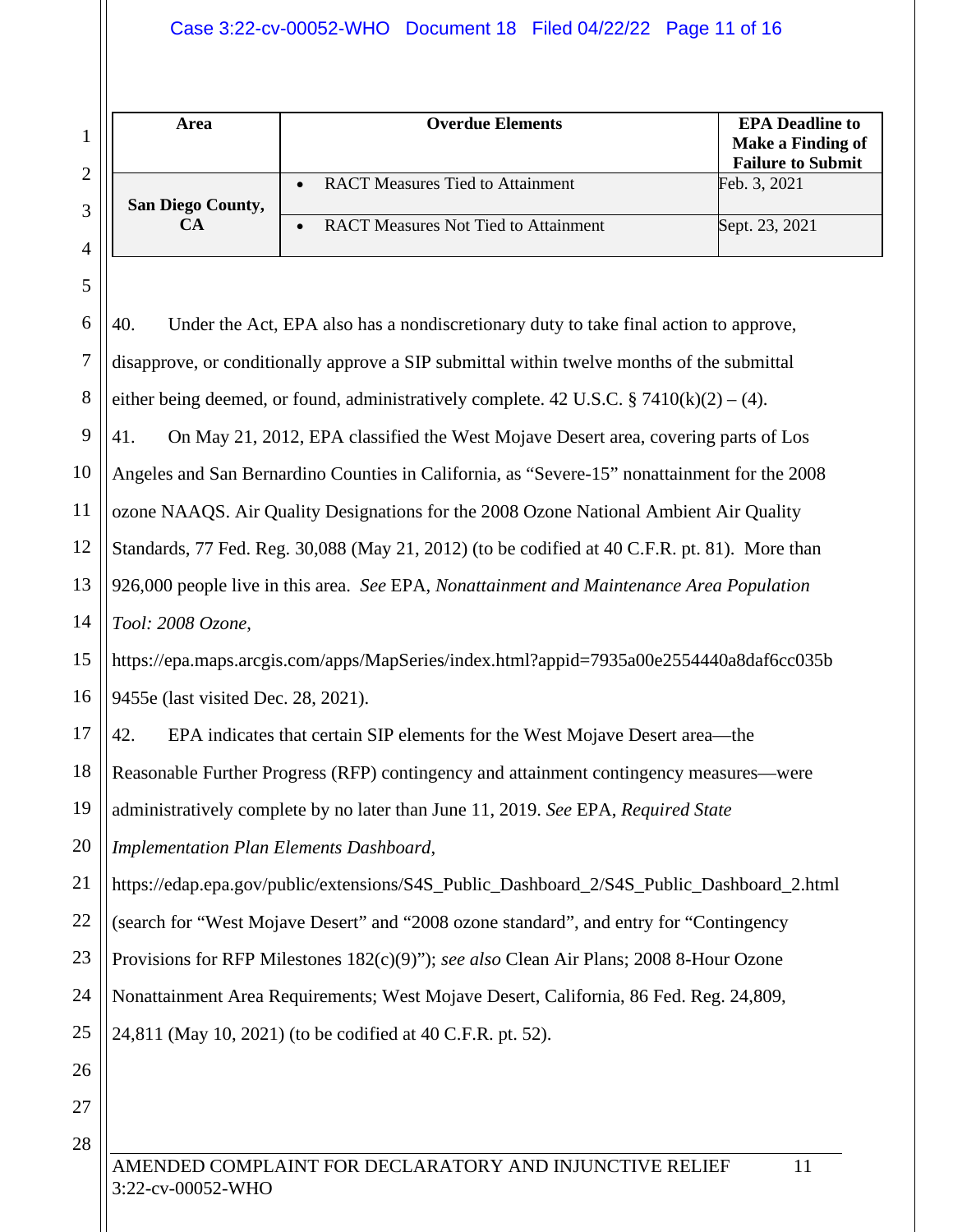1 2 3 4 5 6 7 8 9 10 11 12 13 14 15 16 17 43. EPA's mandatory twelve-month deadline for the West Mojave Desert contingency measures SIP elements passed on June 11, 2020. EPA has not taken final action on this submittal, in violation of the Clean Air Act. 42 U.S.C. § 7410(k)(2) – (4). *See* Table 2, *infra*. 44. On August 23, 2019, EPA classified the Dallas-Fort Worth, Texas area as in "Serious" nonattainment for the 2008 ozone NAAQS. Determination of Attainment by the Attainment Date, Extensions of the Attainment Date, and Reclassification of Several Areas Classified as Moderate for the 2008 Ozone National Ambient Air Quality Standards, 84 Fed. Reg. 44,238 (Aug. 23, 2019) (to be codified at 40 C.F.R. pts. 52, 81). All elements of that area's nonattainment SIP were due by no later than August 3, 2020, with the exception for RACT measures not tied to attainment, which were due March 23, 2021. *Id.* at 44,245-46. 45. Dallas-Fort Worth submitted the SIP elements listed in Table 2, *infra*, by no later than May 13, 2020. The submittal was administratively complete no later than November 13, 2020. EPA has proposed rules approving the SIP submittals. Air Plan Approval; Texas; Clean Air Act Requirements for Enhanced Vehicle Inspection and Maintenance and Nonattainment New Source Review, 86 Fed. Reg. 11,913, 11,914-15 (Mar. 1, 2021) (to be codified at 40 C.F.R. pt. 52); Air Plan Approval; Texas; Reasonable Further Progress Plan for the Dallas-Fort Worth Ozone Nonattainment Area, 85 Fed. Reg. 64,084 (Oct. 9, 2020) (to be codified at 40 C.F.R. pt.

18 52).

19 20 21 22 46. It has been more than twelve months since the SIP elements for Dallas-Fort Worth listed in Table 2 were deemed or found administratively complete. EPA has not taken final action to approve, disapprove, or conditionally approve these SIP elements, as required under 42 U.S.C. §  $7410(k)(2) - (4)$ .

23 24 25 47. On August 22, 2018, the California Air Resources Board submitted to EPA Eastern Kern APCD rule 425.3, Portland Cement Kilns. This submittal was found or deemed administratively complete by no later than February 22, 2019.

26 48. It has been more than twelve months since Rule 425.3 was deemed or found administratively complete. *See* Table 2, *infra*. EPA has not taken final action to approve,

28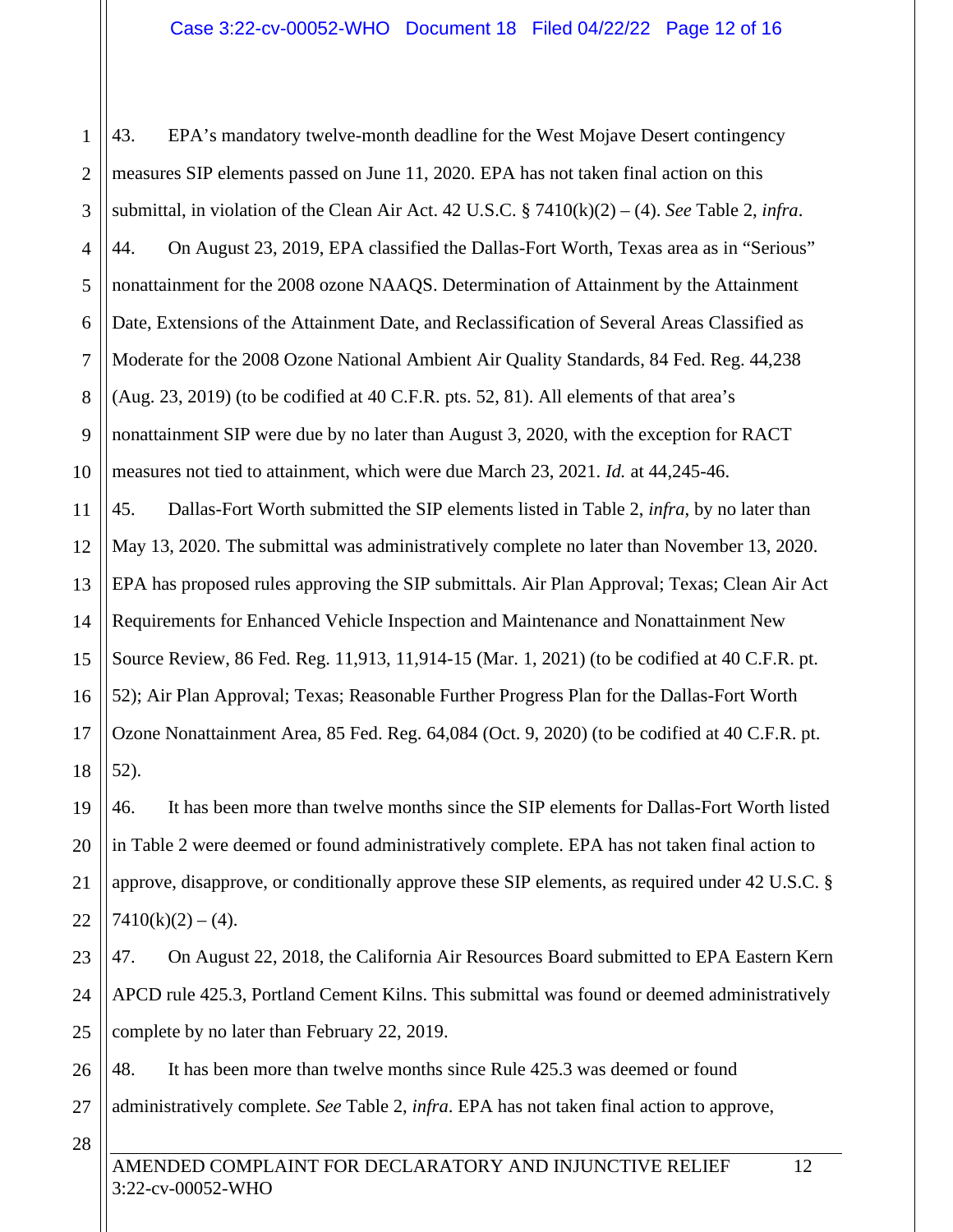1 2 disapprove, or conditionally approve this SIP elements, as required under 42 U.S.C. § 7410(k)(2)  $- (4)$ .

3 4 5 6 7 8 9 49. On July 27, 2020, Colorado submitted a SIP revision for the 2015 ozone NAAQS for the Denver Metro/North Front Range Marginal nonattainment area covering nonattainment new source review ("NNSR"). Approval and Promulgation of Implementation Plans; Colorado; Denver Metro/North Front Range Nonattainment Area, 86 Fed. Reg. 60,434, 60,435 (Nov. 2, 2021) (to be codified at 40 C.F.R. pt. 52). This submittal was deemed or found to be complete by no later than January 27, 2021. On November 2, 2021, EPA proposed approving this SIP submittal. *Id.* at 60,434.

10 11 12 13 50. It has been more than twelve months since Colorado's NNSR submittal was deemed or found administratively complete. *See* Table 2, *infra*. EPA has not taken final action to approve, disapprove, or conditionally approve this SIP revision, as required under 42 U.S.C. § 7410(k)(2) – (4).

| $\mathbf 1$<br>$\overline{4}$ |  |
|-------------------------------|--|
| 5<br>I                        |  |
|                               |  |

|  |  |  |  |  |  | <b>TABLE 2 - AMENDED</b> |  |
|--|--|--|--|--|--|--------------------------|--|
|--|--|--|--|--|--|--------------------------|--|

| Area                                | <b>Elements</b>                                                                                                                                                                                                                   | <b>Completeness</b><br>Date<br>(no later than) | <b>EPA's Deadline to</b><br>Approve,<br>Disapprove, or<br>Conditionally<br><b>Approve</b> |
|-------------------------------------|-----------------------------------------------------------------------------------------------------------------------------------------------------------------------------------------------------------------------------------|------------------------------------------------|-------------------------------------------------------------------------------------------|
| <b>West Mojave</b><br><b>Desert</b> | Contingency Measures VOC and<br>$\bullet$<br>NOX for attainment<br>Contingency Provisions for RFP<br>$\bullet$<br>Milestones                                                                                                      | June 11, 2019                                  | June 11, 2020                                                                             |
| <b>Dallas-Fort</b><br>Worth, TX     | <b>Emissions Inventory</b><br>$\bullet$<br><b>Contingency Measures for</b><br>Attainment<br>Contingency Provisions for RFP<br>Milestones<br>I/M Enhanced<br>$\bullet$<br>Non-attainment NSR for Serious<br><b>RFP</b> for Serious | Nov. 13, 2020                                  | Nov. 13, 2021                                                                             |
| 3:22-cv-00052-WHO                   | AMENDED COMPLAINT FOR DECLARATORY AND INJUNCTIVE RELIEF                                                                                                                                                                           |                                                | 13                                                                                        |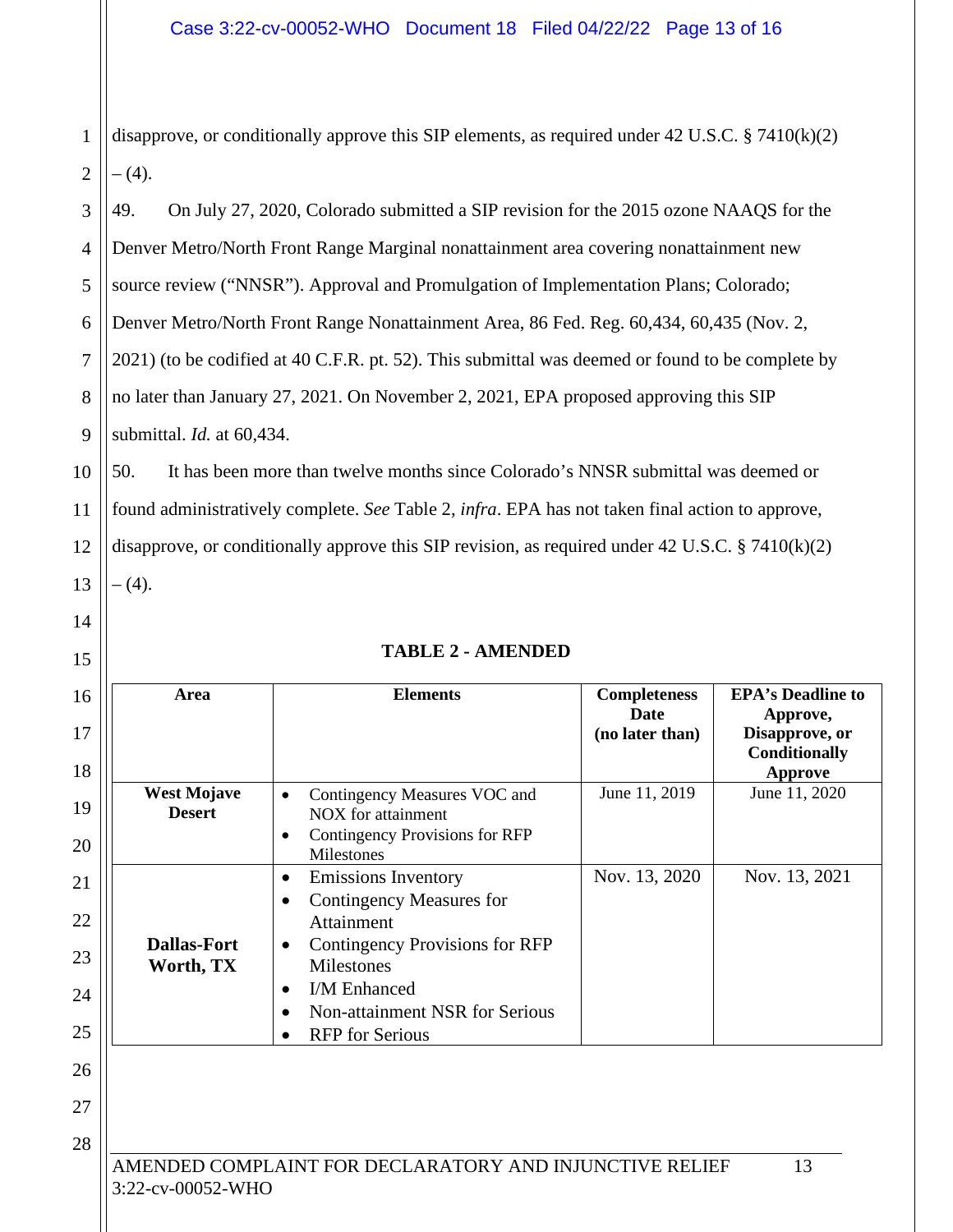|                     | Area                                                                                            | <b>Elements</b>                                                                                     | <b>Completeness</b>            | <b>EPA's Deadline to</b>                    |
|---------------------|-------------------------------------------------------------------------------------------------|-----------------------------------------------------------------------------------------------------|--------------------------------|---------------------------------------------|
| 1<br>$\overline{2}$ |                                                                                                 |                                                                                                     | <b>Date</b><br>(no later than) | Approve,<br>Disapprove, or<br>Conditionally |
| 3                   | <b>Eastern Kern Air</b>                                                                         | Rule 425.3, Portland Cement Kilns<br>$\bullet$                                                      | Feb. 22, 2019                  | <b>Approve</b><br>Feb. 22, 2020             |
| 4                   | <b>Pollution Control</b>                                                                        |                                                                                                     |                                |                                             |
| 5                   | District, CA                                                                                    |                                                                                                     |                                |                                             |
| 6                   | <b>Denver</b><br><b>Metro/North</b>                                                             | <b>Marginal Nonattainment NNSR</b><br>$\bullet$<br>SIP revision (2015 ozone                         | Jan. 27, 2021                  | Jan. 27, 2022                               |
| 7                   | <b>Front Range, CO</b>                                                                          | standards)                                                                                          |                                |                                             |
| 8                   |                                                                                                 |                                                                                                     |                                |                                             |
| 9                   |                                                                                                 |                                                                                                     |                                |                                             |
| 10                  |                                                                                                 | <b>CLAIM ONE</b>                                                                                    |                                |                                             |
| 11                  |                                                                                                 | Failure to Perform a Nondiscretionary Duty Pursuant to 42 U.S.C. $\S$ 7410(k)(1)(B)                 |                                |                                             |
| 12                  | 51.                                                                                             | Plaintiffs incorporate by reference all paragraphs listed above.                                    |                                |                                             |
| 13                  | 52.                                                                                             | EPA has a mandatory duty under 42 U.S.C. § 7410 $(k)(1)(B)$ to, after six months                    |                                |                                             |
| 14                  |                                                                                                 | following SIP submittal deadlines, issue findings of failure to submit to states that do not timely |                                |                                             |
| 15                  | submit SIP elements.                                                                            |                                                                                                     |                                |                                             |
| 16                  | 53.                                                                                             | It has been more than six months since the states listed in Table 1 (above) were required           |                                |                                             |
| 17                  |                                                                                                 | to submit the nonattainment SIP elements listed in that table.                                      |                                |                                             |
| 18                  | 54.                                                                                             | EPA has not issued findings of failure to submit for the nonattainment SIP elements in              |                                |                                             |
| 19                  |                                                                                                 | the nonattainment areas listed in Table 1 above.                                                    |                                |                                             |
| 20                  | 55.                                                                                             | EPA is therefore in violation of its mandatory duty under the Act to issue findings of              |                                |                                             |
| 21                  | failure to submit within six months after the due date of SIP elements, pursuant to 42 U.S.C. § |                                                                                                     |                                |                                             |
| 22                  | $7410(k)(1)(B)$ .                                                                               |                                                                                                     |                                |                                             |
| 23                  |                                                                                                 | <b>CLAIM TWO</b>                                                                                    |                                |                                             |
| 24                  |                                                                                                 | Failure to Perform a Nondiscretionary Duty Pursuant to 42 U.S.C. $\S$ 7410(k)(2) – (4)              |                                |                                             |
| 25                  | 56.                                                                                             | Plaintiffs incorporate by reference all paragraphs listed above.                                    |                                |                                             |
| 26                  |                                                                                                 |                                                                                                     |                                |                                             |
| 27                  |                                                                                                 |                                                                                                     |                                |                                             |
| 28                  |                                                                                                 |                                                                                                     |                                |                                             |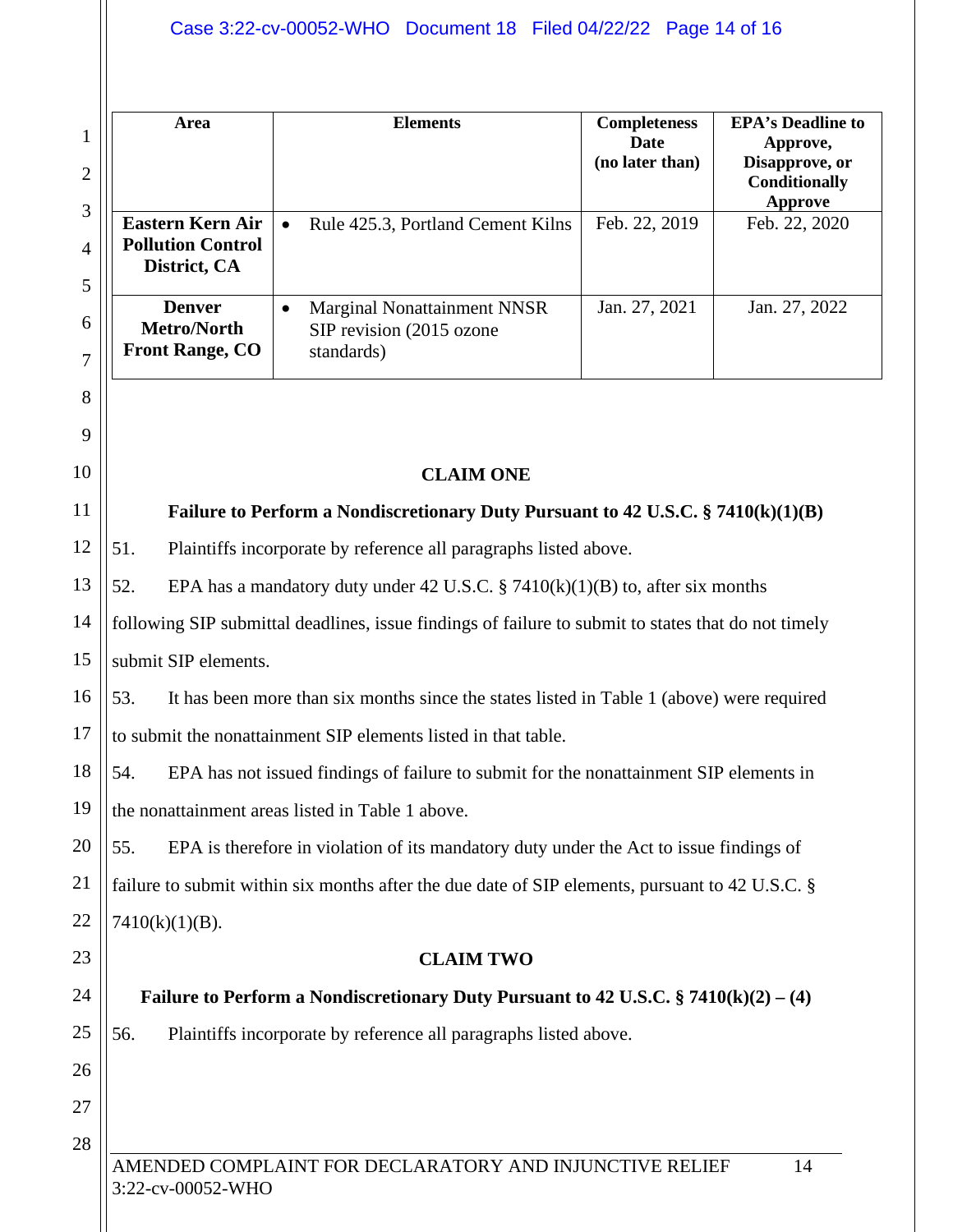| $\mathbf{1}$   | 57. | EPA has a mandatory duty under 42 U.S.C. § 7410(k)(2) – (4) to, within twelve months         |
|----------------|-----|----------------------------------------------------------------------------------------------|
| $\overline{2}$ |     | of a SIP submittal being deemed or found to be administratively complete, take final action  |
| 3              |     | approving, disapproving, or conditionally approving the complete SIP submittal.              |
| $\overline{4}$ | 58. | It has been more than twelve months since the states listed in Table 2 (above) submitted     |
| 5              |     | SIP elements that EPA determined to be complete.                                             |
| 6              | 59. | EPA has not taken final action to approve, disapprove, or conditionally approve the SIP      |
| 7              |     | submittals listed in Table 2 by the deadlines listed in that table.                          |
| 8              | 60. | EPA is therefore in violation of its mandatory duty to take final action on complete SIP     |
| 9              |     | submittals within twelve months, pursuant to 42 U.S.C. $\S$ 7410(k)(2).                      |
| 10             |     | <b>RELIEF REQUESTED</b>                                                                      |
| 11             |     | Plaintiffs respectfully request that the Court:                                              |
| 12             | (A) | Declare that the Administrator is in violation of the Clean Air Act with regard to his       |
| 13             |     | failure to perform each mandatory duty listed above;                                         |
| 14             | (B) | Issue an injunction requiring the Administrator to perform his mandatory duties by           |
| 15             |     | certain dates;                                                                               |
| 16             | (C) | Retain jurisdiction of this matter for purposes of enforcing and effectuating the Court's    |
| 17             |     | order;                                                                                       |
| 18             | (D) | Grant Plaintiffs their reasonable costs of litigation, including attorneys' and expert fees; |
| 19             |     | and                                                                                          |
| 20             | (E) | Grant such further relief as the Court deems just and proper.                                |
| 21             |     | Respectfully Submitted,                                                                      |
| 22             |     | <u>/s/ Victoria Bogdan Tejeda</u>                                                            |
| 23             |     | Victoria Bogdan Tejeda (Cal. Bar # 317132)<br>CENTER FÖR BIOLOGICAL DIVERSITY                |
| 24             |     | 1212 Broadway, Suite 800<br>Oakland, CA 94612                                                |
| 25             |     | Tel: 510-844-7100<br>Fax: 510-844-7150                                                       |
| 26             |     | Email: vbogdantejeda@biologicaldiversity.org                                                 |
| 27             |     |                                                                                              |
| 28             |     |                                                                                              |
|                |     | AMENDED COMPLAINT FOR DECLARATORY AND INJUNCTIVE RELIEF<br>15<br>3:22-cv-00052-WHO           |
|                |     |                                                                                              |